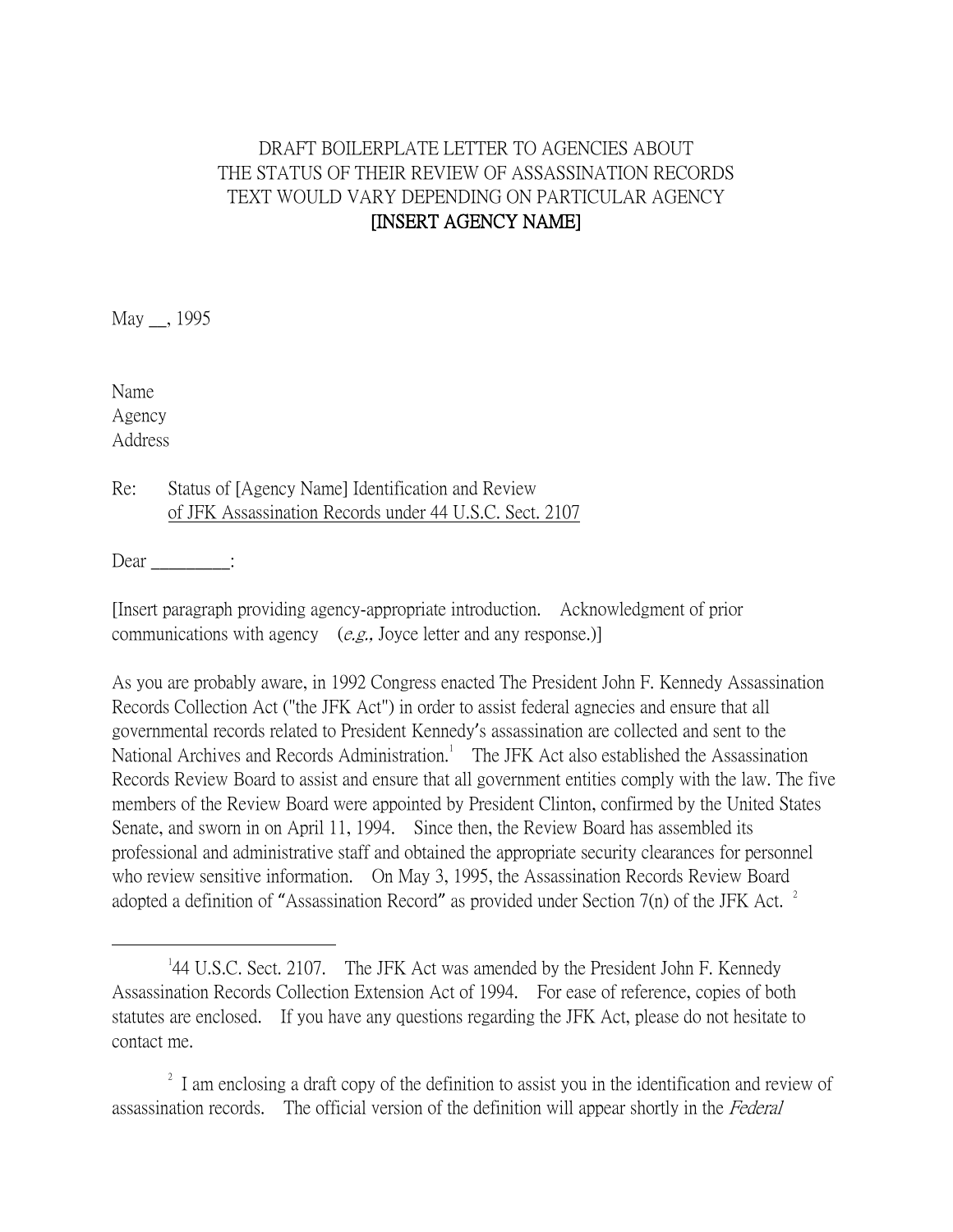Register. We anticipate making only such technical changes as may be required to conform to Federal Register specifications.

 $\overline{a}$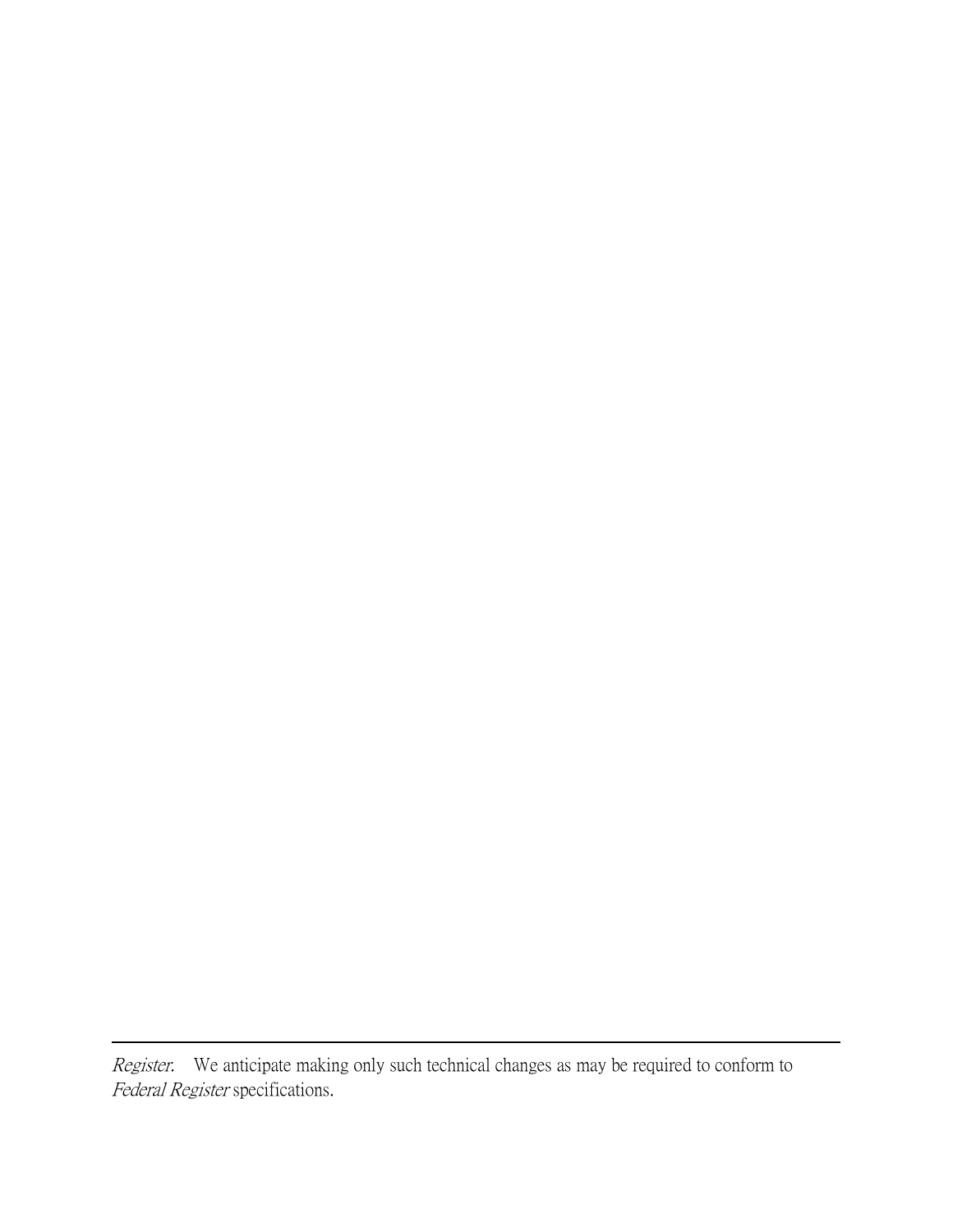[Name] May 8, 2017 Page 3

 $\overline{a}$ 

Now that the Review Board has promulgated its definition, I am writing to inquire into the status of [insert Agency name]'s past and anticipated efforts to locate and review JFK assassination records. I would very much appreciate your prompt response to the inquiries set out below. I am enclosing two forms for you to complete and return to me at your earliest convenience. I would appreciate your completing and faxing the "JFK Assassination Records Contact Person" form to me by May \_\_, 1995 and the "Status of Agency Review of JFK Assassination Records" form no later than May \_\_, 1995.

## Form 1: JFK Assassination Records Contact Person

Please provide the names, title, relevant responsibilities, and telephone and fax numbers of all persons at your Agency with whom you would like us to be in contact regarding your Agency's compliance with the JFK Act. We are particularly interested in your identifying the person responsible for your electronic identification aids.<sup>3</sup>

## Form 2: Status of Review of JFK Assassination Records

Please fill out the enclosed form with reference to the following requests.

- 1. *Status of search for records.* Has your Agency completed its search for JFK assassination records? If so, approximately when was the search completed? If not, when do you currently anticipate completing your search for records? If your search is not complete, are there any particular obstacles to completing the process that you can identify? Has your search extended to records still within the ownership or legal control of your Agency, but outside of your Agency's physical possession (e.g., at Federal Records Centers)?
- 2. Total volume of records. What is your best estimate of the total number of records your Agency has identified as responsive to the JFK Act? Please provide your best estimate on the actual number of documents, as well as any other helpful descriptive terms that are appropriate (e.g., numbers of archival or banker's boxes, cubic feet).
- 3. Anticipated additional searches for records. Now that you have the Review Board's

<sup>&</sup>lt;sup>3</sup>The identification aids are called "Record Identification Forms" or "RIFs" by the National Archives.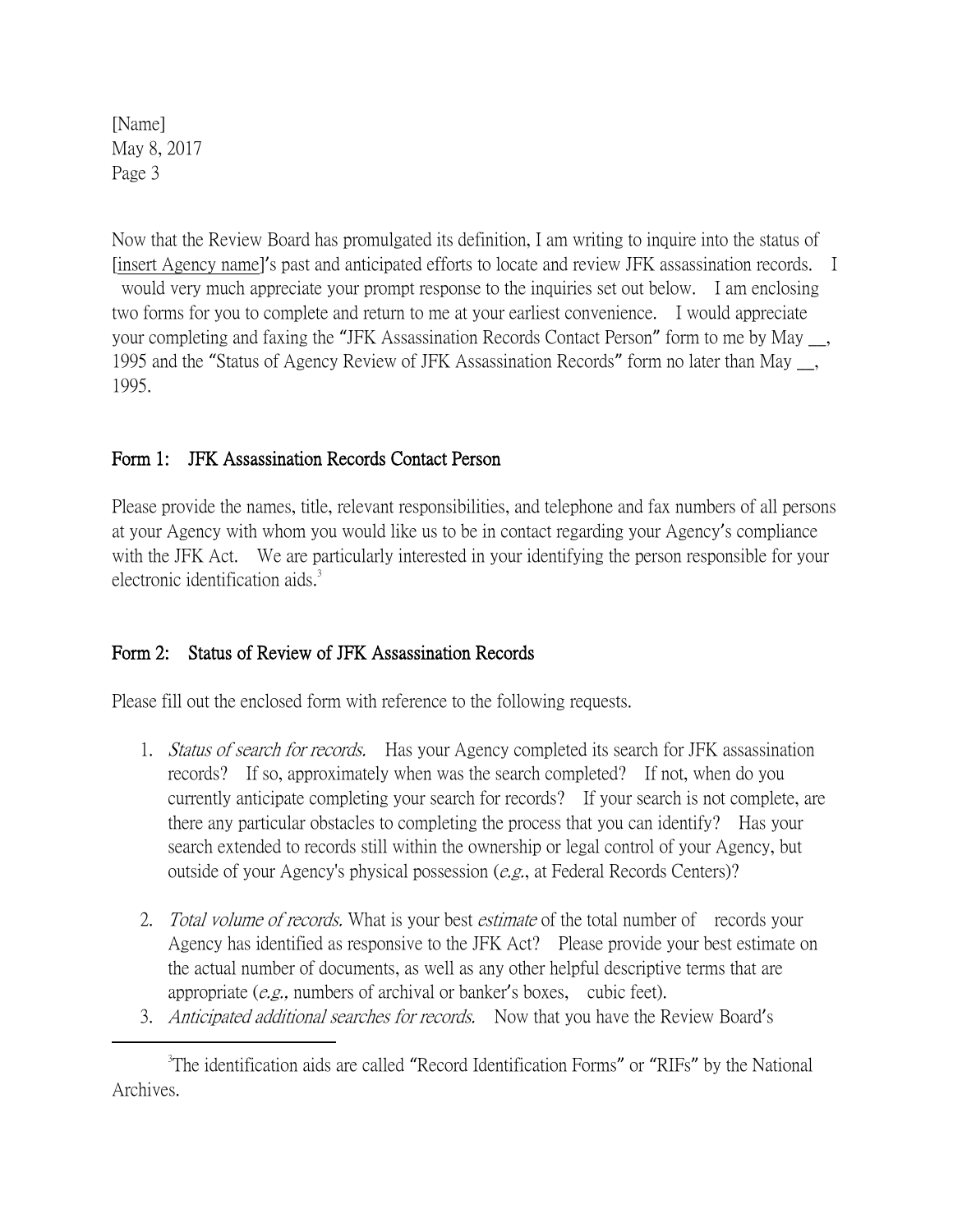[Name] May 8, 2017 Page 4

> definition of "Assassination Record," what, if any, additional files or locations do you intend to search for possible additional records? When do you anticipate completing such a search?

- 4. *Status of record review.* Have you completed your review process, including the preparation of identification aids as provided by Section 5(d) of the JFK Act? If your review process is not complete, when do you currently anticipate that you will complete the process? What percentage of the review process is complete?
- 5. Summary results of records review. Of those records you have reviewed, approximately what percentage have you "opened in full," postponed (*i.e.*, redacted in whole or in part), or are awaiting return from Third Agencies?
- 6. Transfer of records and electronic information to the National Archives. Has your agency transferred all of its reviewed records and electronic information (i.e., information identifying records as required under Section 5(d) of the JFK Act) to the National Archives? When do you anticipate completing the transfer of the records and electronic information?
- 7. *Electronic information.* Are you confronting any difficulties in completing your inputting the electronic identification aids onto the diskettes provided by the National Archives? If so, please describe the difficulties.
- 8. *Records sent by you to Third Agencies*. What is your best estimate of the number of records that you have referred to Third Agencies for their review? Of that number, how many have been returned after having been reviewed? What Third Agencies continue to hold your records and approximately how many records do they hold?
- 9. *Records sent to you from Third Agencies*. Approximately how many records have been sent to your agency from Third Agencies for your review under the JFK Act? For how many of that number have you completed your review? Have all Third Agency records been reviewed and returned to the Third Agencies? If you have not completed your review of Third Agency documents, when do you anticipate completing it?
- 10. *Record-tracking procedures.* What types of record-tracking devices do you use to determine the number, location, and status of your Agency's records under the JFK Act? For example, are all of your records now identified by a number on an electronic database or do you keep flow charts showing the date you referred documents to Third Agencies?